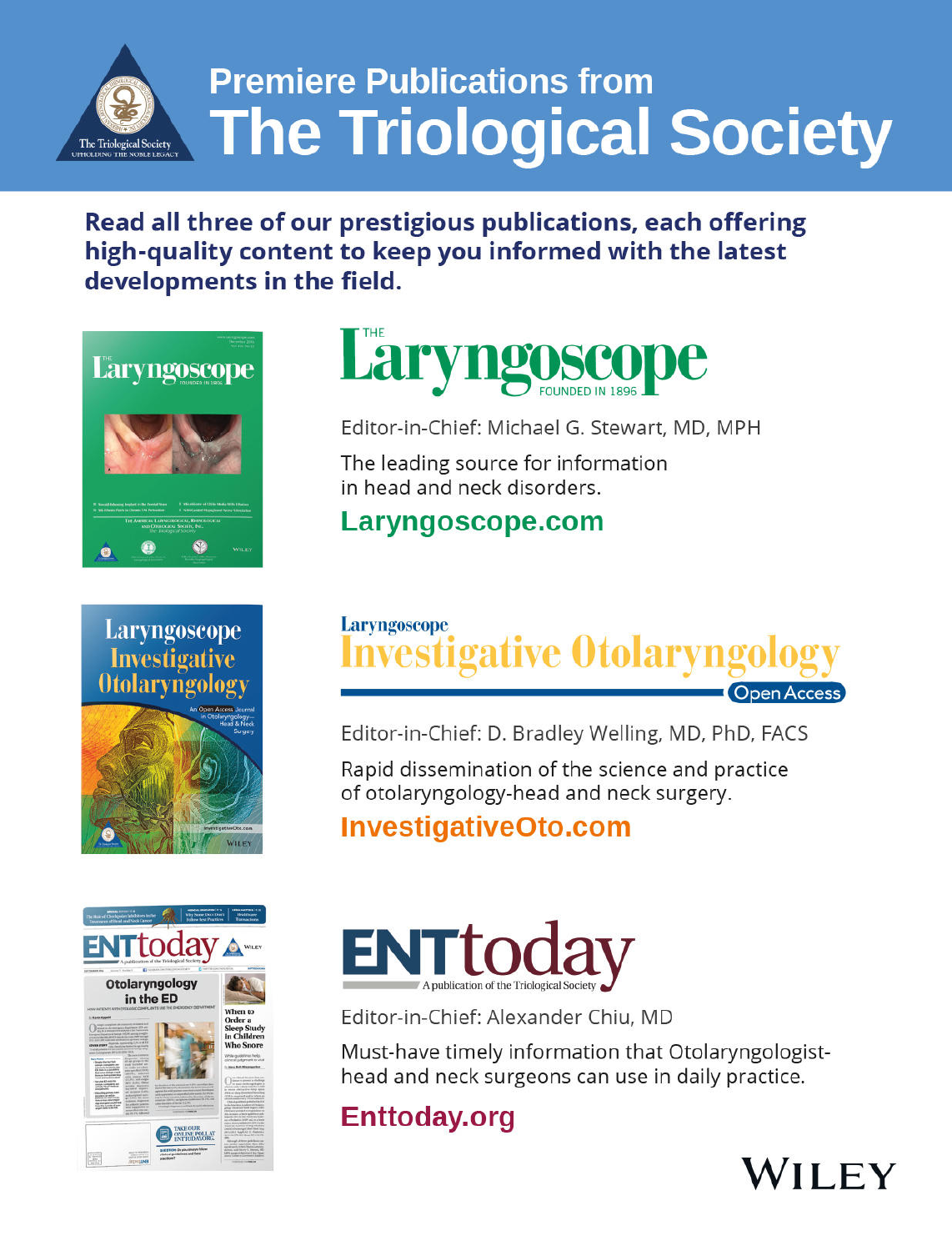### ORIGINAL RESEARCH

# Balloon dilation of the Eustachian tube with a seeker-based device: A registry of 169 patients

Robert T. Standring MD<sup>1</sup>  $\bullet$  | Ellen M. O'Malley MS<sup>2</sup>  $\bullet$  | Joshua B. Greene MD<sup>3</sup> | Joseph L. Russell MD<sup>4</sup> | Edward D. McCoul MD, MPH<sup>5</sup>

1 Ear, Nose, and Throat Consultants, Southfield, Michigan, USA

2 Clinical Affairs, Stryker ENT, Plymouth, Minnesota, USA

3 Ascension St. Vincent Anderson, Anderson, Indiana, USA

4 National Allergy & ENT, North Charleston, South Carolina, USA

5 Ochsner Clinic Foundation, New Orleans, Louisiana, USA

#### **Correspondence**

Robert T. Standring, MD, Ear, Nose & Throat Consultants, 29201 Telegraph Road, #500, Southfield, MI 48034, USA. Email: [bstand2@gmail.com](mailto:bstand2@gmail.com)

Funding information This work was supported by Stryker Corporation.

#### **Abstract**

Objective: To collect real-world data on the safety and effectiveness of balloon dilation of the Eustachian tube using a seeker-based device in patients with persistent/chronic symptoms of Eustachian tube dysfunction.

Methods: A multicenter, prospective, single-arm registry was conducted from June 2018 through August 2020 at 10 US centers, including tertiary care and private practices. Primary endpoints included mean change from baseline in the 7-item Eustachian Tube Dysfunction Questionnaire (ETDQ-7) and the serious related adverse event rate. Secondary endpoints include changes in middle ear assessments, surgical intervention rate, and changes in Sino-Nasal Outcome Test and Work and Activity Impairment (WPAI) questionnaires.

Results: A total of 169 participants were treated with balloon dilation of the Eustachian tube, with 166 and 154 participants completing the 6-week and 6-month follow-ups, respectively. Repeated measures analysis of the change in ETDQ-7 scores indicated statistically significant improvement  $(-2.1; 95\% \text{ Cl} - 2.40, -1.84;$ P < .0001) at 6-month follow-up. The minimum clinically important difference of improvement was achieved by 85% of participants at 6 months. Four nonserious adverse events were reported. Middle ear functional assessments were improved in the majority of participants with abnormal baseline findings. There were no statistically significant differences in the change from baseline ETDQ-7 scores between participants who had concurrent procedures and those who did not. WPAI scores demonstrated significant improvement.

Conclusion: Real-world evidence supports the clinical studies demonstrating that balloon dilation of the Eustachian tube with a seeker-based device is a safe and effective procedure to treat ETD symptoms.

Level of evidence: 3

#### KEYWORDS

barochallenge, ETDQ-7, Eustachian tube balloon dilation, Eustachian tube dysfunction

This is an open access article under the terms of the [Creative Commons Attribution-NonCommercial-NoDerivs](http://creativecommons.org/licenses/by-nc-nd/4.0/) License, which permits use and distribution in any medium, provided the original work is properly cited, the use is non-commercial and no modifications or adaptations are made. © 2021 The Authors. Laryngoscope Investigative Otolaryngology published by Wiley Periodicals LLC on behalf of The Triological Society.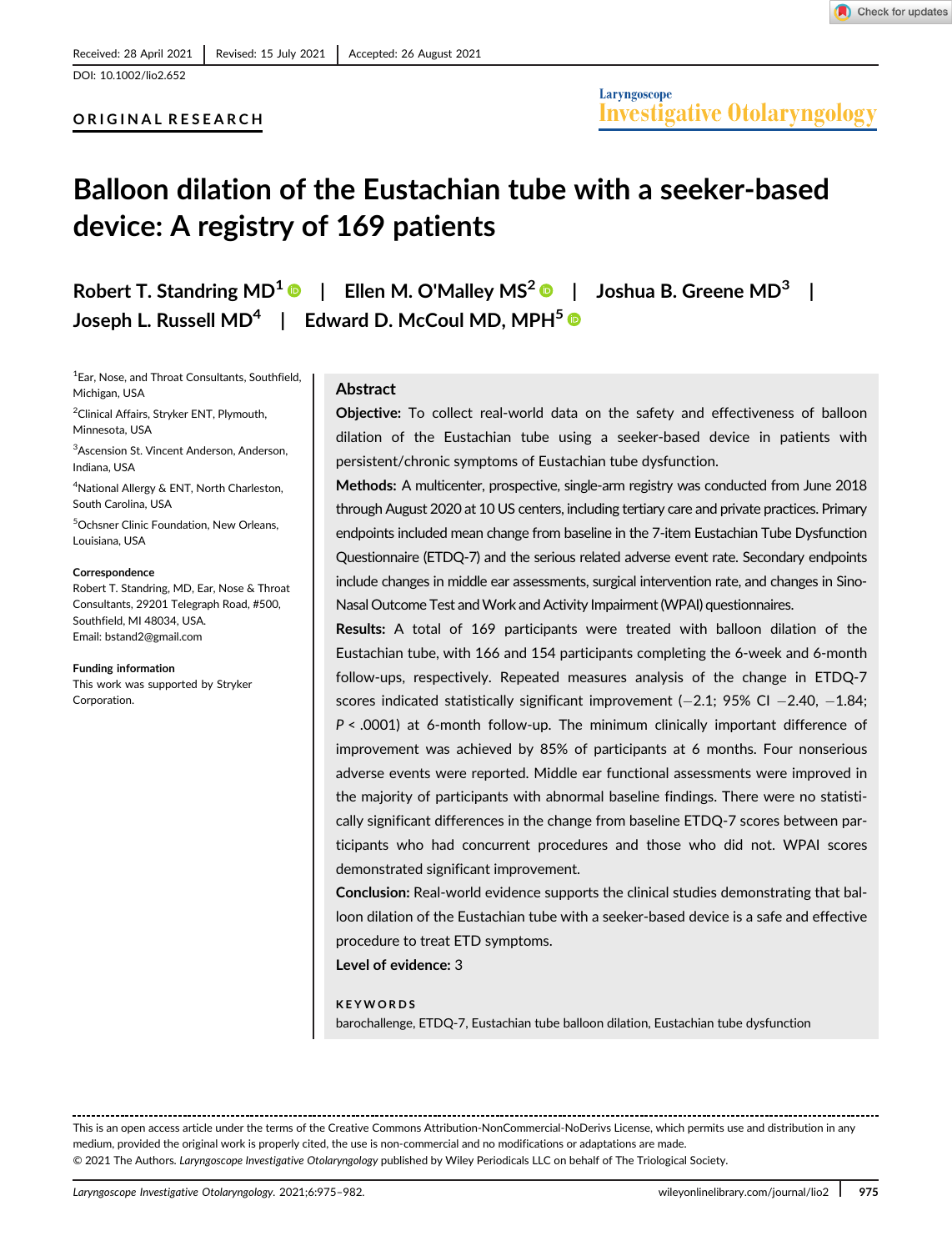# 1 | INTRODUCTION

Balloon dilation of the Eustachian tube (BDET) is an emerging treatment for obstructive Eustachian tube dysfunction (ETD). Obstructive ETD is understood as the most common Eustachian tube (ET) disorder, which may manifest with episodic or persistent symptoms. Barochallenge is a subclinical variant of obstructive ETD in which symptoms present only under conditions of atmospheric pressure changes (eg, scuba diving, flying).<sup>1,2</sup>

Abnormal pressure equalization in the middle ear is the hallmark of obstructive ETD, which can lead to fullness and pressure in the ear, dizziness, tinnitus, and pain or discomfort with barometric changes. Obstructive ETD can lead to tympanic membrane retraction, otitis media, cholesteatoma formation, and hearing loss. $3$  This disease process is common, affecting over 11 million Americans, and carries a large economic burden.<sup>4</sup>

Historically, treatments have been directed toward management or prevention of otitis media, rather than correcting the dysfunction of the ET. These treatments include medical therapy, consisting of nasal steroids, nasal and oral antihistamines, and decongestants, as well as surgical interventions such as myringotomy and tympanostomy tube placement. Endoscopic transnasal dilation of the cartilaginous portion of the ET with a balloon was first published in 2010.<sup>5</sup> Since that time BDET has gained popularity with US Food and Drug Administration clearance of balloon devices to endoscopically treat persistent ETD.<sup>6,7</sup>To date, results from two randomized controlled trials<sup>8,9,10,11</sup> have demonstrated that BDET offers a safe and effective minimally invasive treatment for obstructive ETD. Although there is a relatively large body of single-arm studies evaluating wire-based balloon dilation devices, the literature on the seeker-based device is limited to one of the two randomized controlled studies that had strict enrollment criteria and procedures that may not be consistent with common practice. Therefore, the purpose of this study was to gather effectiveness and safety data for BDET using a seeker-based device in the real-world setting for patients with ETD symptoms. The enrollment of participants in this study was not constrained by prescribed parameters, but rather was meant to be more encompassing of all patients with ETD complaints to evaluate the effectiveness of this procedure in everyday clinical practice.

## 2 | MATERIALS AND METHODS

### 2.1 | Study design and population

This prospective, multicenter, interventional registry was conducted at 10 US investigational centers. The protocol was reviewed and approved for all centers by Western IRB (Puyallup, Washington; Protocol #20180869). All participants provided written informed consent before study participation. The study was registered at [www.](http://www.clinicaltrials.gov) [clinicaltrials.gov](http://www.clinicaltrials.gov) with the unique identifier NCT04136977.

Study enrollment was offered to consecutive patients who met inclusion and exclusion criteria. Participants were adults (≥18 years) who had ETD symptoms for 3 months or longer and who were undergoing BDET for any indication. Patients requiring concurrent ear surgery were excluded as were patients with patulous ET or carotid artery dehiscence. Concurrent nonotological surgical procedures were allowed, such as balloon sinus dilation (BSD), inferior turbinate reduction, septoplasty, and endoscopic sinus surgery. There were no minimum enrollment requirements for the 7-item Eustachian Tube Dysfunction Questionnaire (ETDQ-7) score.

All participants were scheduled to undergo unilateral or bilateral BDET with the commercially available XprESS ENT Dilation System (Stryker, Plymouth, Minnesota) in accordance with the manufacturer's Instructions for Use. Participants were scheduled to return for followup visits at 6 weeks and 6 months after treatment. All postprocedure care was provided per the sites' standard of care and was not prescribed by the study protocol.

### 2.2 | Assessments

At baseline and each follow-up visit, participants completed questionnaires, underwent middle ear functional assessment by tympanometry, and were assessed for adverse events and additional otological procedures. At the 6-week visit, participants were asked to report how long it took until they returned to normal daily activities after their procedure.

The primary effectiveness endpoint was the mean change in the ETDQ-7 score<sup>12,13</sup> between the baseline and follow-up assessments based on a repeated measures analysis. Secondary effectiveness endpoints included the 22-item Sino-Nasal Outcome Test (SNOT-22)<sup>14</sup> and the Work Productivity and Activities Impairment (WPAI)<sup>15</sup> scores. Middle ear assessments (tympanic membrane position, ability to perform a Valsalva maneuver, and tympanogram type) were collected at baseline and each follow-up visit. The number of revision dilation or additional ear surgeries was also collected.

The primary safety endpoint was the incidence of treatmentrelated serious adverse events (SAEs). Nonserious treatment-related adverse events (AEs) were also collected. Additional information was collected to elicit clinical practice patterns included procedural and diagnostic data.

### 2.3 | Statistical analysis

Summary statistics were calculated for all registry endpoints. Categorical variables were summarized using frequency distributions and continuous variables were summarized with either means and standard deviations for normally distributed data or medians and interquartile ranges (IQR) for non-normally distributed data. Confidence intervals (95% CI) were computed as appropriate.

Unless specified as mean individual item scores, all ETDQ-7 scores are reported as mean total scores, with a range from 1 to 7. The primary endpoint of the change from baseline for the total ETDQ-7 score was evaluated using a repeated measures linear regression analysis. Dunnett's test was used for the adjustment of multiple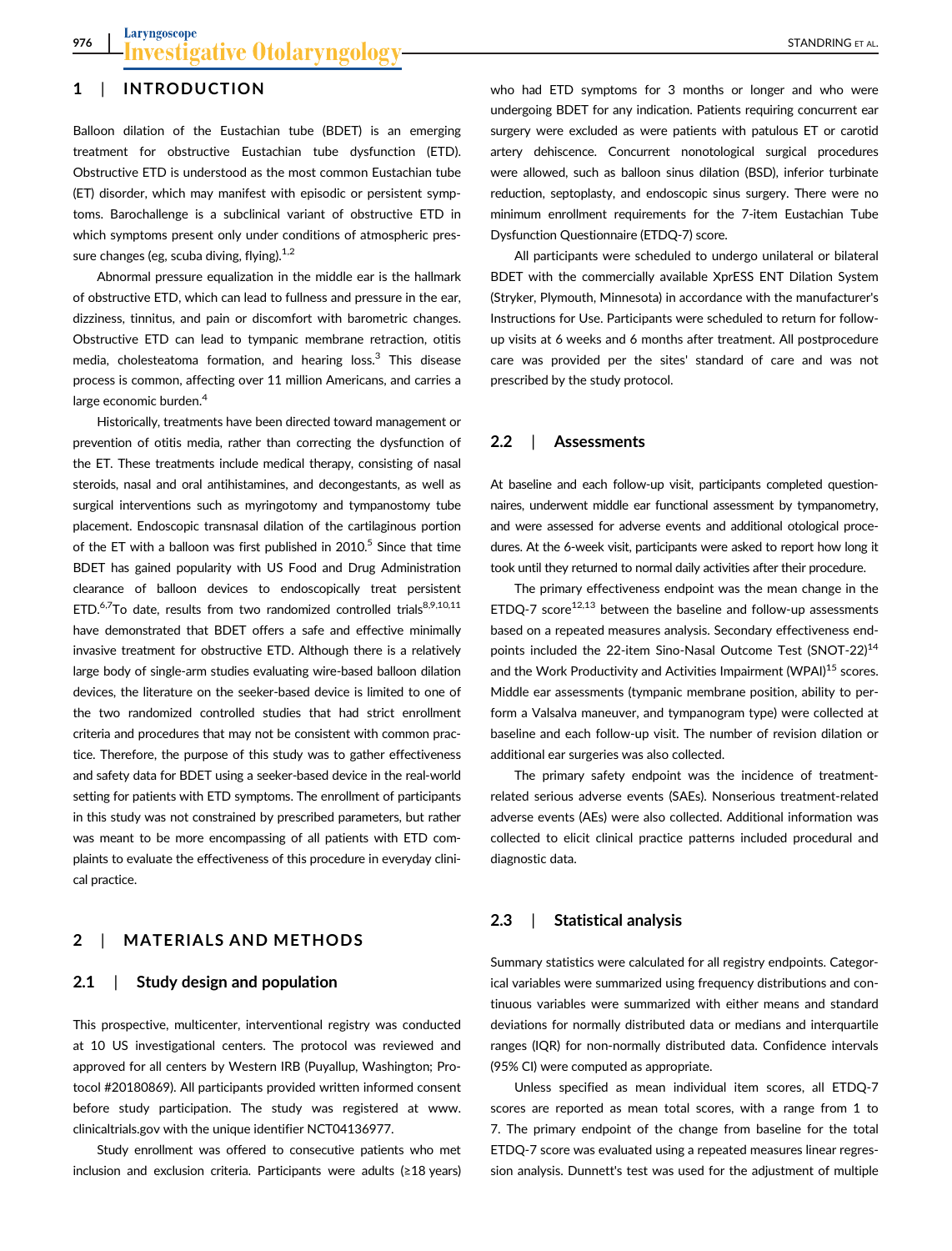comparisons with baseline. Secondary endpoints such as the change from baseline in individual ETDQ-7, SNOT-22, and WPAI items were tested using paired t-tests. Categorical changes in middle ear functional assessments were evaluated using the Wilcoxon's signed rank test. All tests were considered significant at a two-sided alpha level of 0.05.

Planned subgroup analyses of the ETDQ-7 scores included the following comparisons: ETD etiology (barochallenge vs functional/ obstructive), concurrent procedures vs BDET only, and baseline ETDQ-7 scores. The baseline ETDQ-7 categories for the subgroup analysis were based on the interpretation of total ETDQ-7 scores as none/mild (<3), moderate (3-5), and severe (>5). $^{12}$ 

All statistical analyses were performed by an independent statistician using SAS (version 9.4), unless otherwise noted.

### 3 | RESULTS

A total of 169 participants were enrolled at 10 US investigational sites from June 2018 through December 2019. Three participants withdrew before the 6-week visit. An additional 4 withdrew and 8 were lost to follow-up before the 6-month visit, resulting in a total of 154 participants (91.1%) with data available at the 6-month visit.

#### TABLE 1 Demographics and baseline characteristics

| Characteristic                                            | All participants, $N = 169$ |
|-----------------------------------------------------------|-----------------------------|
| Age (years)                                               | $52.4 \pm 14.2$             |
| Sex (male)                                                | 37.9% (64/169)              |
| Race (White)                                              | 90.5% (153/169)             |
| Ethnicity (non-Hispanic)                                  | 98.8% (167/169)             |
| Mean total ETDQ-7 score                                   | $4.6 \pm 1.1$               |
| Mean total SNOT-22 score                                  | $46.9 \pm 23.8$             |
| Median duration of ETD (years)                            | $3.5$ [1.0, 17.5]           |
| Primary type of ETD                                       |                             |
| Barochallenged                                            | 27.2% (46/169)              |
| Functional obstruction or dynamic<br>dilatory dysfunction | 16.0% (27/169)              |
| Anatomic or obstructive<br>dysfunction                    | 56.8% (96/169)              |
| Ear infections                                            | 95.3% (161/169)             |
| Allergies                                                 | 69.8% (118/169)             |
| <b>Tinnitus</b>                                           | 49.1% (83/169)              |
| Chronic or recurrent acute<br>rhinosinusitis              | 46.7% (79/169)              |
| Headaches                                                 | 45.0% (76/169)              |
| Hearing loss                                              | 43.2% (73/169)              |
| <b>Barotitis</b>                                          | 36.1% (61/169)              |
| Vertigo                                                   | 27.2% (46/169)              |

Note: Results are presented as mean ± SD, median [IQR], or n (%). Abbreviations: ETD, Eustachian tube dysfunction; ETDQ-7, 7-item Eustachian Tube Dysfunction Questionnaire; SNOT-22, 22-item Sino-Nasal Outcome Test.

Only one of the lost to follow-up participants reported an adverse event (acute otitis media). This participant and one discontinued participant did not achieve the MCID for the ETDQ-7 score at 6 weeks.

Demographic and baseline characteristics of the participants are presented in Table 1. The only statistically significant difference in baseline characteristics between participants undergoing BDET only  $(N = 38)$  compared with those undergoing concurrent procedures  $(N = 131)$  was the percent with chronic rhinosinusitis (31.6% vs  $51.1\%$ ;  $P = .042$ ).

#### TABLE 2 Diagnostic characteristics

| <b>Characteristic</b>                                                             | All participants |
|-----------------------------------------------------------------------------------|------------------|
| Symptoms leading to diagnosis of ETD                                              |                  |
| Aural fullness                                                                    | 79.3% (134/169)  |
| Pressure in ears                                                                  | 76.3% (129/169)  |
| Ear pain/discomfort/pressure                                                      | 64.5% (109/169)  |
| Ear popping/clicking                                                              | 53.8% (91/169)   |
| Muffled hearing                                                                   | 49.1% (83/169)   |
| Pain with pressure changes                                                        | 37.3% (63/169)   |
| Ringing in ears                                                                   | 29.6% (50/169)   |
| Other <sup>a</sup>                                                                | 5.3% (9/169)     |
| Assessments used to diagnose ETD<br>symptoms with atmospheric pressure<br>changes | 47.9% (81/169)   |
| Negative Valsalva maneuver                                                        | 35.5% (60/169)   |
| Tympanic membrane retraction                                                      | 34.3% (58/169)   |
| Negative tympanogram pressure                                                     | 26.0% (44/169)   |
| Symptom relief with tube placement                                                | 17.2% (29/169)   |
| Inflammation of the ET orifice                                                    | 16.6% (28/169)   |
| Symptom relief with myringotomy                                                   | 5.3% (9/169)     |
| None                                                                              | 7.1% (12/169)    |
| Other <sup>b</sup>                                                                | 12.4% (21/169)   |
| Medications used for ETD                                                          |                  |
| <b>Topical steroid</b>                                                            | 79.9% (135/169)  |
| Antihistamine/combo                                                               | 66.3% (112/169)  |
| Decongestant                                                                      | 52.1% (88/169)   |
| Antibiotic                                                                        | 40.2% (68/169)   |
| Oral steroid                                                                      | 29.0% (49/169)   |
| Injected steroid                                                                  | 2.4% (4/169)     |
| None                                                                              | 3.0% (5/169)     |
| Other <sup>c</sup>                                                                | $3.6\% (6/169)$  |

Note: Results are presented as % (n/N).

Abbreviations: ET, Eustachian tube; ETD, Eustachian tube dysfunction. <sup>a</sup>Other symptoms include crackling; vertigo; itching; off balance, dizziness; lightheaded; ear drainage, echo, ears feel clogged; facial pain.

b Other assessments include: abnormal ETD function test, recurrent otitis media; persistent effusion; type B tympanograms; symptoms; recurrent infection and pain; lack of response to medical therapy; healing tympanoplasty; possible perforation; flat tympanic membrane; fluid in the ear; low compliance; stenotic ET orifice.

c Other medications include: sinus saline rinses; steroid/antibiotic ear drops; immunotherapy.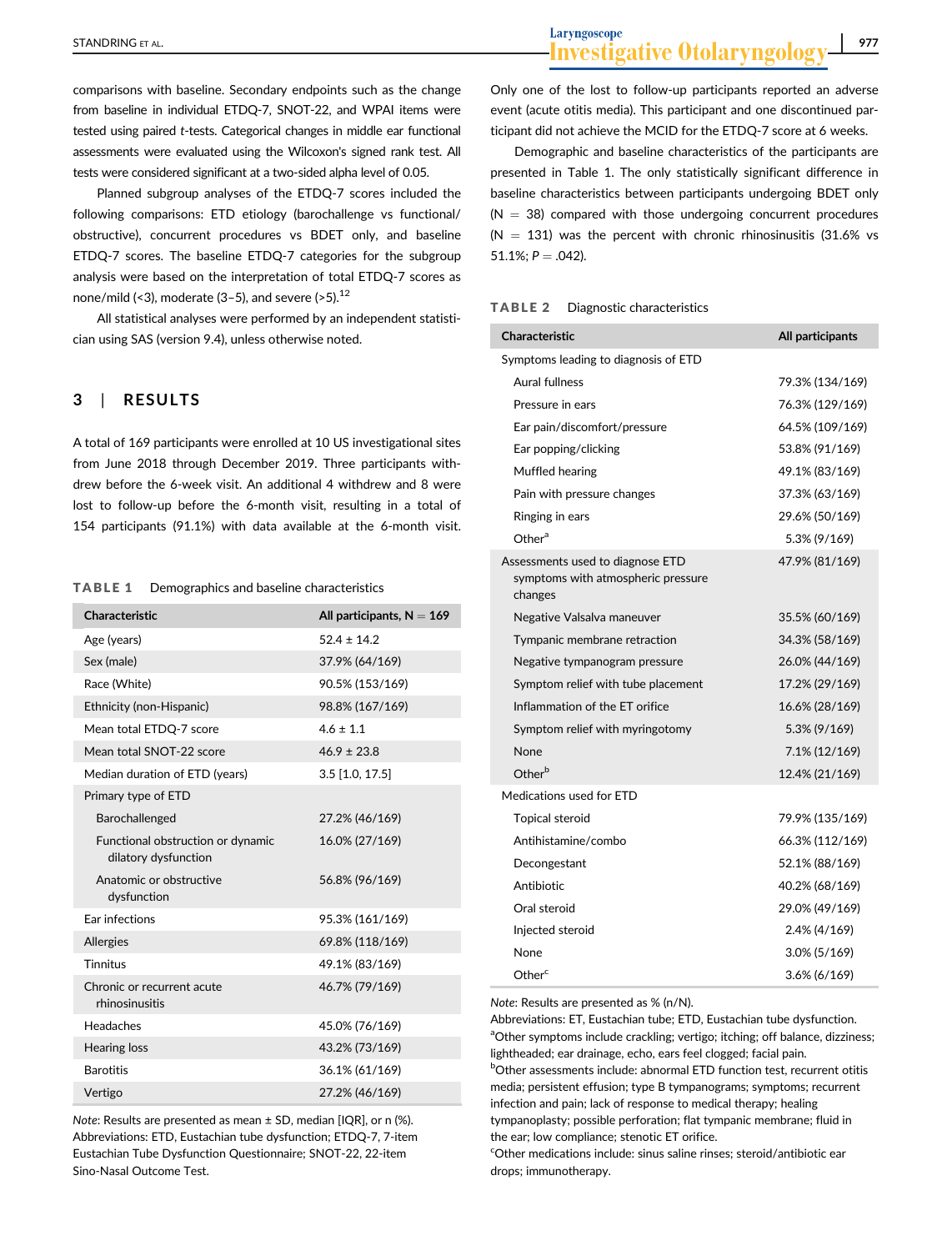| 978 | Lat | ANDRIN<br>Al |
|-----|-----|--------------|
|     |     |              |

| Follow-up period | <b>Estimate at visit</b>    | Change from baseline estimate <sup>a</sup> | P value <sup>b</sup> |
|------------------|-----------------------------|--------------------------------------------|----------------------|
| <b>Baseline</b>  | $4.6 \pm 0.09$ [4.41, 4.75] |                                            |                      |
| 6 weeks          | $2.6 \pm 0.11$ [2.40, 2.82] | $-2.0 \pm 0.11$ [ $-2.21$ , $-1.72$ ]      | 5.0001               |
| 6 months         | $2.5 \pm 0.11$ [2.24, 2.67] | $-2.1 \pm 0.12$ [ $-2.40$ , $-1.84$ ]      | 0.0001               |

TABLE 3 Mean change in total ETDQ-7 score from baseline to followup—repeated measures

Note: Results are displayed as mean ± SE [95% CI].

<sup>a</sup>Least square means estimates from repeated measures linear regression model. Includes all available data.

 $^{\rm b}$ P values are from repeated measures linear regression model with multiple comparison adjustment based on the Dunnett-Hsu method.

Table 2 shows the participant-reported symptoms used to diagnose ETD in the study population, the most frequent being aural fullness (79.3%, 134/169), ear pressure (76.3%, 129/169), and ear pain/discomfort (64.5%, 109/169). Common comorbidities in the population were ear infections, allergies, tinnitus, and chronic rhinosinusitis. At baseline, 24.3% (73/300) ears had abnormal tympanic membrane position (retracted, bulging, or perforated), 20.1% (67/333) ears had type B or C tympanograms, and 39.5% (66/167) participants were unable to perform a Valsalva maneuver.

A majority of participants (77.5%, 131/169) underwent concurrent nonotologic procedures. The most common concurrent procedures were inferior turbinate reduction (62.7%, 106/169) and BSD (39.1%, 66/169). In-office procedures accounted for 53.8% (91/169) of the cases and 54.4% (92/169) received only local anesthesia. Bilateral procedures were planned in 82.2% (139/169) of participants and unilateral procedures in 17.8% (30/169). Procedures were completed in 306/308 ears (99.4%). Two procedures were not completed: 1 due to severe ET scarring on the right side and 1 due to poor visibility and bleeding on 1 side in a participant undergoing concurrent procedures. The median time participants reported for returning to normal activities was 2 days [IQR: 1.0, 7.0] for participants undergoing concurrent procedures and 1 day [IQR; 1.0, 4.0] for participants undergoing BDET only.

The changes from baseline in the ETDQ-7 using the repeated measures analysis are shown in Table 3 and Figure 1. The mean baseline total ETDQ-7 score of 4.6 indicates a moderate level of symptom severity at baseline for the study population. There were statistically significant improvements in the mean total ETDQ-7 scores at the 6-week and 6-month follow-up periods. The change from baseline for most participants was considerably larger than the predicted minimum clinical important difference (MCID) of a 0.5-point reduction, with 85.1% (131/154) of participants exceeding the MCID and 50.6% (78/154) having normalized total ETDQ-7 scores (≤2.1) at the 6-month follow-up. Mean scores for all individual ETDQ-7 items were significantly improved over baseline in the study population ( $P < .0001$ ).

Subgroup analyses of the mean total ETDQ-7 scores found that there were no statistically significant differences in the changes from baseline between participants who had concurrent procedures and those who did not (6 months:  $-2.1 \pm 1.6$  vs  $-2.0 \pm 1.5$ ; P > .05). At 6 weeks post procedure, there was a statistically significant difference between the change in scores for participants with barochallenge vs functional/obstructive dysfunction  $(-1.5 \pm 1.6 \text{ vs } -2.0 \pm 1.5)$ ;



FIGURE 1 Change in total ETDQ-7 scores. Error bars indicate the SE of the estimate. P values are from repeated measures linear regression model with multiple comparison adjustment based on the Dunnett-Hsu method

 $P = .046$ ), although both groups demonstrated statistically significant improvements over baseline ( $P < .0001$ ). There was no statistically significant difference at the 6-month period  $(-2.1 \pm 1.3 \text{ vs } -2.0 \pm 1.6;$  $P > .05$ ). Additionally, there were statistically significant differences in the change from baseline based on the baseline total ETDQ-7 scores (<3 vs 3 to 5 vs >5) with higher baseline scores resulting in greater improvement at both follow-ups (6 months:  $-0.3 \pm 1.2$  vs -1.7  $\pm$  1.3 vs  $-2.7 \pm 1.5$ ; P < .0001). Participants with baseline total ETDQ-7 scores<3 showed statistically significant improvement at 6 weeks  $(-0.8 \pm 0.5; P < .001)$  but the improvement was lost by 6 months  $(-0.3 \pm 1.2; P > .05)$  in this group.

Among participants with abnormal middle ear functional assessments at baseline, there were statistically significant improvements at both time periods (Table 4). At 6 months, tympanic membrane position was improved in 82.7%, Valsalva maneuver in 67.6%, and tympanogram type in 55.1% in participants who had abnormal assessments at baseline. Subgroup analysis was performed to determine the mean change from baseline in ETDQ-7 scores of baseline normal tympanic membranes (normal position and type A) vs baseline abnormal tympanic membranes (abnormal position and type B or C) (Table 5). No statistically significant difference in the mean change from baseline ETDQ-7 scores between the groups was found.

Fifteen participants (8.9%) underwent additional otological surgeries during the study period. Additional procedures occurred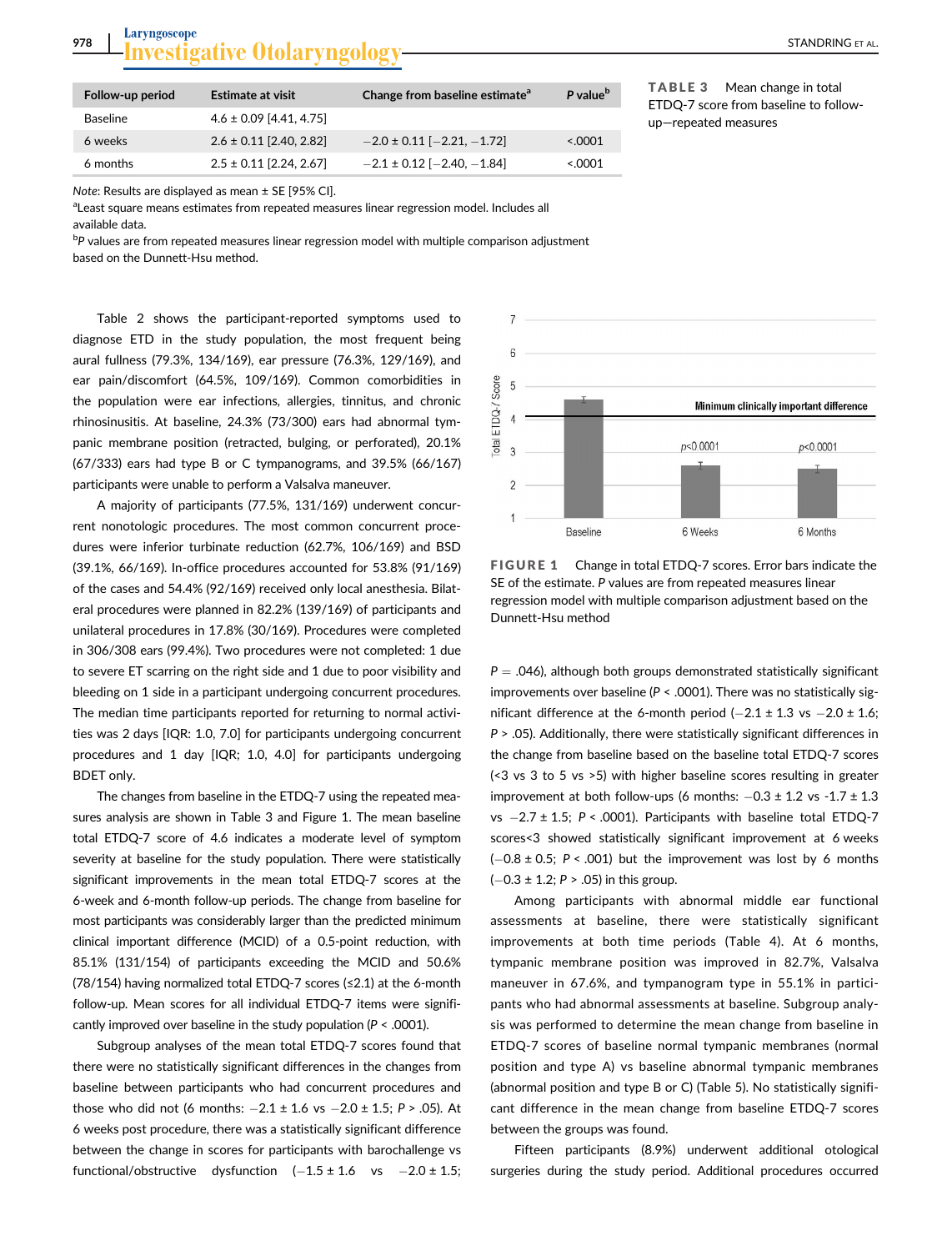TABLE 4 Change in middle ear functional assessments for ears with abnormal baseline assessments

|                                         | Outcome        |                |                      |                      |
|-----------------------------------------|----------------|----------------|----------------------|----------------------|
| Follow-up period                        | Improved       | No change      | 95% CI of % improved | P value <sup>a</sup> |
| Tympanic membrane position <sup>b</sup> |                |                |                      |                      |
| 6 weeks                                 | 67.1% (47/70)  | 32.9% (23/70)  | 56.1%, 78.1%         | < 0.0001             |
| 6 months                                | 82.7% (43/52)  | 17.3% (9/52)   | 72.4%, 93.0%         | 0.0001               |
| Valsalya maneuver <sup>c</sup>          |                |                |                      |                      |
| 6 weeks                                 | 60.2% (97/161) | 39.8% (64/161) | 52.7%, 67.8%         | &0.001               |
| 6 months                                | 67.6% (96/142) | 32.4% (46/142) | 59.9%, 75.3%         | < 0.0001             |
| Tympanogram type <sup>d</sup>           |                |                |                      |                      |
| 6 weeks                                 | 43.5% (27/62)  | 56.5% (35/62)  | 37.6%, 62.4%         | < 0.0001             |
| 6 months                                | 55.1% (27/49)  | 44.9% (22/49)  | 47.6%, 74.9%         | 0.0001               |

Note: Numbers are presented as % (n/N). Unit of analysis is ear.

<sup>a</sup>P values are based on the Wilcoxon signed rank test.

 $^{\rm b}$ Improved tympanic membrane position  $=$  "Retracting," "Perforated," or "Bulging" to "Within normal limits."

 $c$ Improved Valsalva  $=$  negative to positive Valsalva.

<sup>d</sup>Improved tympanogram type = "Type B" or "Type C" to "Type A," or "Type B" to "Type C."

TABLE 5 Mean change in total ETDQ-7 score by normal/abnormal baseline tympanogram type and tympanic membrane position

| Follow-up period                                             | <sub>N</sub>                                          | ETDQ-7 at baseline <sup>a</sup> | ETDQ-7 at follow-up | <b>Change from baseline</b> | Within group P value <sup>b</sup> | Between group P value <sup>c</sup> |
|--------------------------------------------------------------|-------------------------------------------------------|---------------------------------|---------------------|-----------------------------|-----------------------------------|------------------------------------|
|                                                              | Normal TM position and Type A tympanogram at baseline |                                 |                     |                             |                                   |                                    |
| 6-week                                                       | 79                                                    | $4.7 \pm 1.0$                   | $2.8 \pm 1.5$       | $-1.9 \pm 1.4$              | 0001                              | .329                               |
| 6-month                                                      | 74                                                    | $4.7 \pm 1.0$                   | $2.6 \pm 1.3$       | $-2.1 \pm 1.5$              | 0001                              | .488                               |
| Abnormal TM position and Type B or C tympanogram at baseline |                                                       |                                 |                     |                             |                                   |                                    |
| 6-week                                                       | 74                                                    | $4.4 \pm 1.2$                   | $2.5 \pm 1.3$       | $-1.9 \pm 1.5$              | < 0.0001                          |                                    |
| 6-month                                                      | 67                                                    | $4.3 \pm 1.2$                   | $2.4 \pm 1.4$       | $-2.0 \pm 1.7$              | 0001                              |                                    |

Note: Results are presented as mean ± SD.

Abbreviations: ETDQ-7, 7-item Eustachian Tube Dysfunction Questionnaire; MCID, minimal clinically important difference; TM, tympanic membrane. a The ETDQ-7 responses can range from 1 (no symptoms) to 7 (severe symptoms). A change from baseline of ≥0.5 points is considered the MCID. <sup>b</sup>P values are from signed rank tests for the change from baseline.

<sup>c</sup>P values are from Wilcoxon rank sum tests for comparison between groups for the distribution of change from baseline in ETDQ-7 scores.

| <b>TABLE 6</b> | Work productivity and activity impairment questionnaire |  |
|----------------|---------------------------------------------------------|--|
|                |                                                         |  |

| Follow-up period | WPAI parameter <sup>a</sup> | N   | <b>Baseline</b>   | Follow-up         | Change from baseline     | P value <sup>b</sup> |
|------------------|-----------------------------|-----|-------------------|-------------------|--------------------------|----------------------|
| 6 weeks          | Absenteeism                 | 82  | $0.0$ [0.0, 4.8]  | $0.0$ [0.0, 0.0]  | $0.0$ [ $-2.2$ , 0.0]    | < 0.0001             |
|                  | Presenteeism                | 81  | 39.5 [10.0, 56.9] | $0.0$ [0.0, 20.0] | $-20.0$ [ $-41.7, 0.0$ ] | < 0.0001             |
|                  | Productivity loss           | 82  | 30.0 [10.0, 50.0] | $0.0$ [0.0, 20.0] | $-20.0$ [ $-40.0$ , 0.0] | < 0.0001             |
|                  | Activity impairment         | 162 | 30.0 [10.0, 60.0] | $0.0$ [0.0, 10.0] | $-20.0$ [ $-50.0$ , 0.0] | < 0.0001             |
| 6 months         | Absenteeism                 | 68  | $0.0$ [0.0, 4.8]  | $0.0$ [0.0, 0.0]  | $0.0$ [ $-3.5$ , 0.0]    | .012                 |
|                  | Presenteeism                | 67  | 37.8 [10.0, 50.0] | $0.0$ [0.0, 20.0] | $-20.0$ [ $-42.9$ , 0.0] | < .0001              |
|                  | Productivity loss           | 68  | 30.0 [10.0, 50.0] | $0.0$ [0.0, 20.0] | $-20.0$ [ $-40.0$ , 0.0] | < 0.0001             |
|                  | Activity impairment         | 150 | 30.0 [10.0, 60.0] | $0.0$ [0.0, 10.0] | $-20.0$ [ $-50.0$ , 0.0] | < 0.0001             |

Note: Results are presented as median [IQR] as a percentage of impairment (range 0–100).

a WPAI work-related questions are answered only by participants employed for pay. Productivity loss is calculated as the sum of absenteeism and the product of presenteeism and time worked. Participants who are not employed respond only to the question regarding activity impairment. Higher scores indicate worse outcomes and negative changes from baseline indicate improvement.

<sup>b</sup>P values are from signed rank tests for the change from baseline.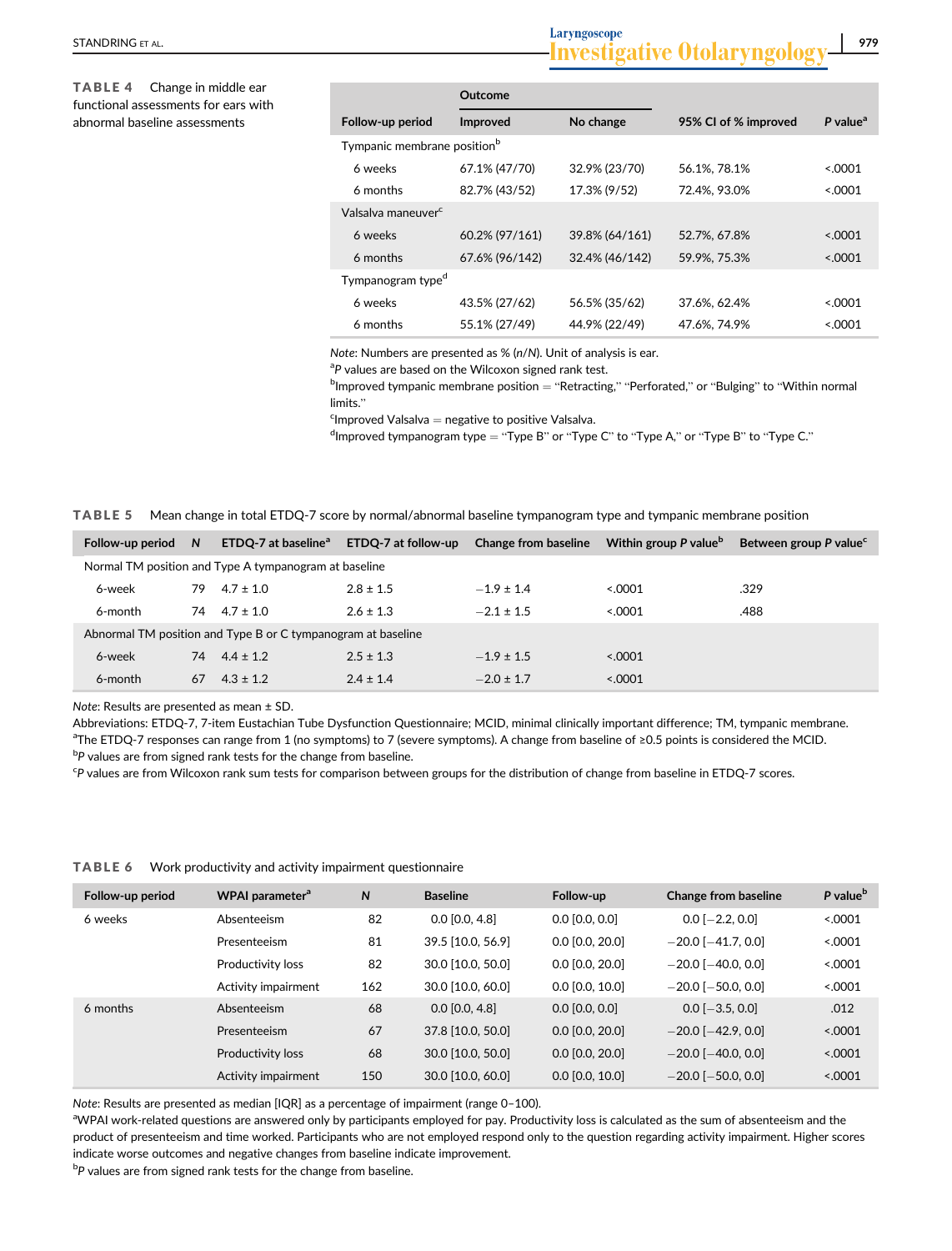from 7 days to 208 days after the index study procedure. Two participants underwent multiple procedures. Tympanostomy with placement of ventilation tubes was the most common procedure. Only one participant underwent a repeat balloon dilation.

For participants who underwent BDET only, the SNOT-22 scores were reduced from a mean of  $40.9 \pm 26.8$  at baseline to  $25.4 \pm 19.9$ (mean change  $-15.5$ ; P < .0001) at 6 weeks and 22.2 ± 22.4 (change  $-18.0$ ; P < .0001) at 6 months. Participants undergoing concurrent procedures had greater SNOT-22 score reductions from a mean of 48.4 ± 22.6 at baseline to  $19.2 \pm 18.0$  (mean change  $-29.2$ ; P < .0001) at 6 weeks and  $19.7 \pm 18.9$  (mean change  $-28.8$ ;  $P < .0001$ ). The differences between groups are statistically significant at 6 weeks (P < .001) and at 6 months ( $P = .020$ ).

Table 6 presents the impact of BDET treatment on work productivity and activities (from the WPAI questionnaire). Statistically significant reductions were noted in presenteeism, productivity loss, and overall activity impairment at both 6 weeks and 6 months post BDET.

There were no SAEs reported. Four nonserious treatment-related AEs were reported in 4 participants. One participant developed acute otitis media 2 days post procedure that was treated with amoxicillin/ clavulanate and resolved 8 days later. A second participant developed effusion in the left ear at 10 days post procedure that was treated with prednisone, amoxicillin/clavulanate, and tramadol, and resolved 14 days later. The third participant developed otalgia on the day of the procedure that resolved 31 days later without any intervention. The fourth participant experienced increased blood pressure during the procedure that was resolved by adjusting the anesthesia.

#### 4 | DISCUSSION

BDET is a novel treatment that has gained interest in the field of otolaryngology over the last decade. The ideal indications and populations for the treatment are still being defined. The results from the current registry using a seeker-based device demonstrate that BDET is a safe and effective treatment option for patients with ETD symptoms. Although ETD is ubiquitous in otolaryngology practice, there are no universally accepted diagnostic criteria for all patients with ETD. The ETDQ-7, tympanograms, Valsalva, and physical examination provide potentially useful information but there remain gaps in the diagnostic criteria, specifically in patients with symptoms of ETD and a normal tympanogram. The present study highlights the results of real-world use of BDET in a spectrum of patients with varying degrees of ETD symptoms and physical findings. ETD symptoms, as documented by the ETDQ-7, were improved for the majority (85.1%, 131/154)) of participants, with or without baseline tympanic membrane abnormality.

Given the procedure's novelty, there is debate about the safety of seeker-based technology vs wire-based technology for BDET. Our current data set of BDET using seeker-based technology adds to the growing body of literature demonstrating its safety. There were no serious side effects in the 169 participants and only 3 participants with minor side-effects of otitis media (2) and otalgia (1). One participant had a reaction to anesthesia with high blood pressure that was

not directly related to the technique. This 1.7% rate of minor complications is similar to the 2% rate that Huisman et al found in their systematic review of 1151 patients (1881 procedures).<sup>16</sup> In our current study, there were no SAEs such as hemotympanum or subcutaneous emphysema.

To demonstrate how BDET is used in everyday practice, inclusion criteria were purposely kept broad in this study, resulting in a cohort of participants with a high rate of concurrent procedures (77.5%, 131/169). Thirty-nine percent of the participants had BSD along with BDET. This rate is consistent with the finding by Marino et al, where 43.3% of patients with rhinosinusitis based on SNOT-22 scores had a significantly positive ETDQ-7 score.<sup>17</sup> However, the ETDQ-7 outcomes in the group with concurrent procedures were comparable to the group without concurrent procedures. Also, procedures were performed in the office (53.8%) more than they were performed in the operating room or ambulatory surgical center (46.2%). This real-world practice behavior illustrates that BDET is suitable for the office setting.

Despite the difference in study design and lack of strict inclusion criteria for participant selection, the improvement in ETD symptoms is consistent with those reported in the randomized control trials. $8-11$ The baseline mean total ETDQ-7 reported by Meyer et al<sup>8</sup> was identical to the baseline for our cohort (4.6) and compared well with that reported by Poe et al  $(4.7)$ .<sup>10</sup> In 51 participants who underwent balloon dilation, Meyer et al<sup>8</sup> reported a mean change from baseline of -2.5 at 6 months compared with our mean change from baseline of 2.0 in 154 participants. Similarly, Anand et al reported a mean total ETDQ-7 change from baseline of  $-2.4$  in 124 participants at 12 months.<sup>11</sup>

Durability of the procedure was previously demonstrated by Cutler et al who found a significant long-term improvement in ETDQ-7 scores in 47 participants undergoing seeker-based BDET, with 93.6% of them improved by 1 point or more after 2 years. $9$  Anand et al found enduring normalization of tympanograms (39.6%), improvement of tympanograms (46%), normalization of ETDQ-7 scores (46%), and improvement ETDQ-7 scores (79%) 1 year after BDET with a wirebased device.<sup>11</sup>

Our current data set demonstrates a normalization of ETDQ-7 scores in 50.6% of participants, with 85.1% exceeding the MCID at 6 months. A notable finding was that participants with baseline ETDQ-7 scores of 3 or greater had significantly more improvement in symptoms at the 6-month follow-up than those with baseline scores less than 3. This information may be used to improve patient selection for this procedure as well as counsel patients on expectations.

Tympanometry has been the standard diagnostic test used to evaluate patients with suspected obstructive ETD, where type B and C were considered positive for ETD. However, in the authors' experience (RTS, JBG, JLR, and EDM), there is a large subset of patients who have ETD symptoms with normal tympanograms. Once evaluations exclude other causes, such as temporomandibular joint dysfunction, nasopharyngeal/oropharyngeal lesions, or Eagle syndrome, ETD remains the most likely cause of symptoms, despite normal tympanograms. Such patients comprised the majority of our study participants, where 79.8% had type A baseline tympanograms. Even though these patients had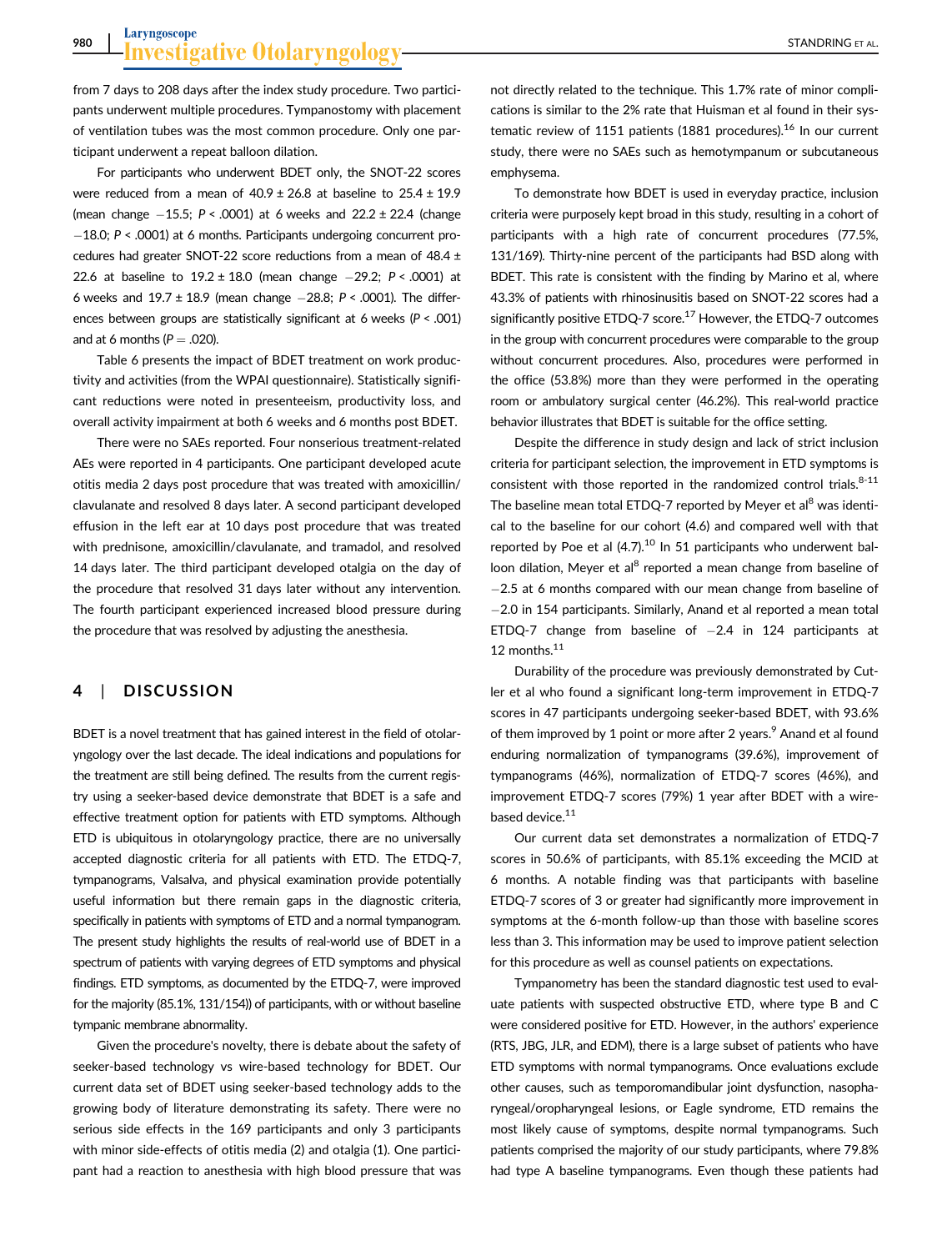normal tympanograms and tympanic membrane positions at baseline, their symptoms based on the ETDQ-7 significantly improved following BDET (Table 5). This improvement is similar to results from other studies of BDET for participants with type A tympanograms, $8,18$  and supports the supposition that tympanometry alone is not sufficient to determine candidates for BDET. In the future, the historic criterion of an abnormal tympanogram for diagnosis of ETD may be further refined to reflect the potential for varying degrees of obstructive ETD among patients with type A tympanograms.<sup>19</sup>

Statistically and clinically significant improvements were noted in the WPAI and SNOT-22 scores after BDET. The WPAI is a validated measure of work impairment. $15$  and in our population, statistically significant improvements were seen in the presenteeism, productivity loss, and activity impairment components of the WPAI at both 6 weeks and 6 months after BDET. Much more modest improvements, though still statistically significant, were seen on absenteeism at 6 weeks and 6 months post procedure. The 77.5% of study participants who underwent concurrent nonotologic procedures collectively had worse baseline SNOT-22 scores and a statistically significant greater improvement in SNOT-22 scores after treatment compared with participants who underwent BDET alone. This is expected, since the most common concurrent procedures were inferior turbinate reduction and BSD, and the SNOT-22 is a validated quality of life metric for sinonasal symptoms. These improvements in the WPAI and SNOT-22 harmonize with the statistically significant improvements we found in the ETDQ-7 and underscore the efficacy of BDET when used as either a standalone procedure or as part of a comprehensive treatment for ETD and sinonasal disease in a single operation.

Conclusions from this study are inherently limited by the design as a single-arm series without a control group. Enrollment of only patients who were planning to have an intervention introduces the possibility of selection bias. The use of a patient-reported subjective assessment as the primary outcome measure carries potential difficulties, including issues related to patient health literacy, the influence of seasonal symptom patterns, and inattentive question responses. Nonetheless, in the real-world setting a patient-centered assessment is a relevant determinant of treatment success and patient satisfaction. Additionally, the latest follow-up assessment at 6 months after the procedure prevents an inference about the long-term effects of BDET. Among the strengths of this study are the multicenter design, which reflects a variety of practice types, geographic settings, and patient populations. The unsupervised inclusion of tympanogram types, variable symptom severity, and concurrent procedures permits an appreciation for the potential role of BDET outside of a controlled setting.

# 5 | CONCLUSION

This study provides real-world evidence that BDET with a seekerbased device is a safe and effective procedure, further establishing BDET as a viable treatment option for patients with persistent ETD symptoms. BDET is effective at reducing ETD symptoms for patients in the office and the operating room setting, in patients with either

type A or type B/C tympanograms, and in patients undergoing concurrent procedures.

### ACKNOWLEDGMENTS

The authors thank Lisa Thackeray, MS of NAMSA for the statistical analysis. The authors also thank the other investigators and study coordinators: Bernadette Calado and Sarina Zmijewski, Ear, Nose & Throat Consultants, Southfield, Michigan; Dee Vester, St. Vincent Anderson Regional Hospital, Anderson, Indiana; Faye Singleton, National Allergy & ENT, North Charleston, South Carolina; Nabami Malerkera and Shawan Stewart, Ochsner Clinic Foundation, New Orleans, Louisiana; Brian Davis, MD, Barton Knox, MD, Matthew Whinery, MD, Robert Keller, MD, Debbie Bothwell, and Shannon Larson, Colorado ENT, Colorado Springs, Colorado; Ashley Sikand, MD and Samantha White, ENT Consultants of Nevada, Las Vegas, Nevada; William Wells, MD and Wendy Mealing, Augusta ENT, Evans, Georgia; Steven Davis, MD and Gladys Sanger, Breathe Clear Institute, Torrance, California; Susan Fulmer, MD, Sirvinas Kaza, MD, Jack Yates, MD, Amy Saleh, MD, and Suzanne Raes-Bruckner, Lakeside ENT, Canandaigua, New York; and Theodore Truitt, MD, Eileen Dauer, MD, Todd Magnuson, MD, Stephen Cragle, MD, Amy Dearding, MD, Jen Wipper, and Alisse Amundson, St. Cloud ENT, St. Cloud, Minnesota.

### AUTHOR CONTRIBUTIONS

Robert T. Standring: data acquisition, interpretation of data, drafting and revision of manuscript, final approval, accountable for all aspects; Ellen M. O'Malley: conception and design of work, interpretation of data, drafting and revision of manuscript, final approval, accountable for all aspects; Joshua B. Greene: data acquisition, interpretation of data, drafting and revision of manuscript, final approval; Joseph L. Russell: data acquisition, interpretation of data, drafting and revision of manuscript, final approval; Edward D. McCoul: conception and design of work, data acquisition, interpretation of data, drafting of manuscript, critical revision, final approval.

#### CONFLICT OF INTERESTS

Ellen M. O'Malley is an employee of Stryker ENT. Robert T. Standring, Joshua B. Greene, and Edward D. McCoul are consultants for Stryker. Joseph L. Russell has no conflicts to disclose.

#### **ORCID**

Robert T. Standring <https://orcid.org/0000-0002-7366-7717> Ellen M. O'Malley <https://orcid.org/0000-0002-3751-764X> Edward D. McCoul D <https://orcid.org/0000-0003-1812-2105>

#### BIBLIOGRAPHY

- 1. Bluestone CD. Eustachian Tube: Structure, Function, Role in Otitis Media. Hamilton, ON: BC Decker; 2005.
- 2. Schilder AGM, Bhutta MF, Butler CC, et al. Eustachian tube dysfunction: consensus statement on definitions, types, clinical presentation and diagnosis. Clin Otolaryngol. 2015;40(5):407-411.
- 3. Dean M, Lian T. Transnasal endoscopic Eustachian tube surgery. Otolaryngol Clin North Am. 2016;49(5):1163-1171.